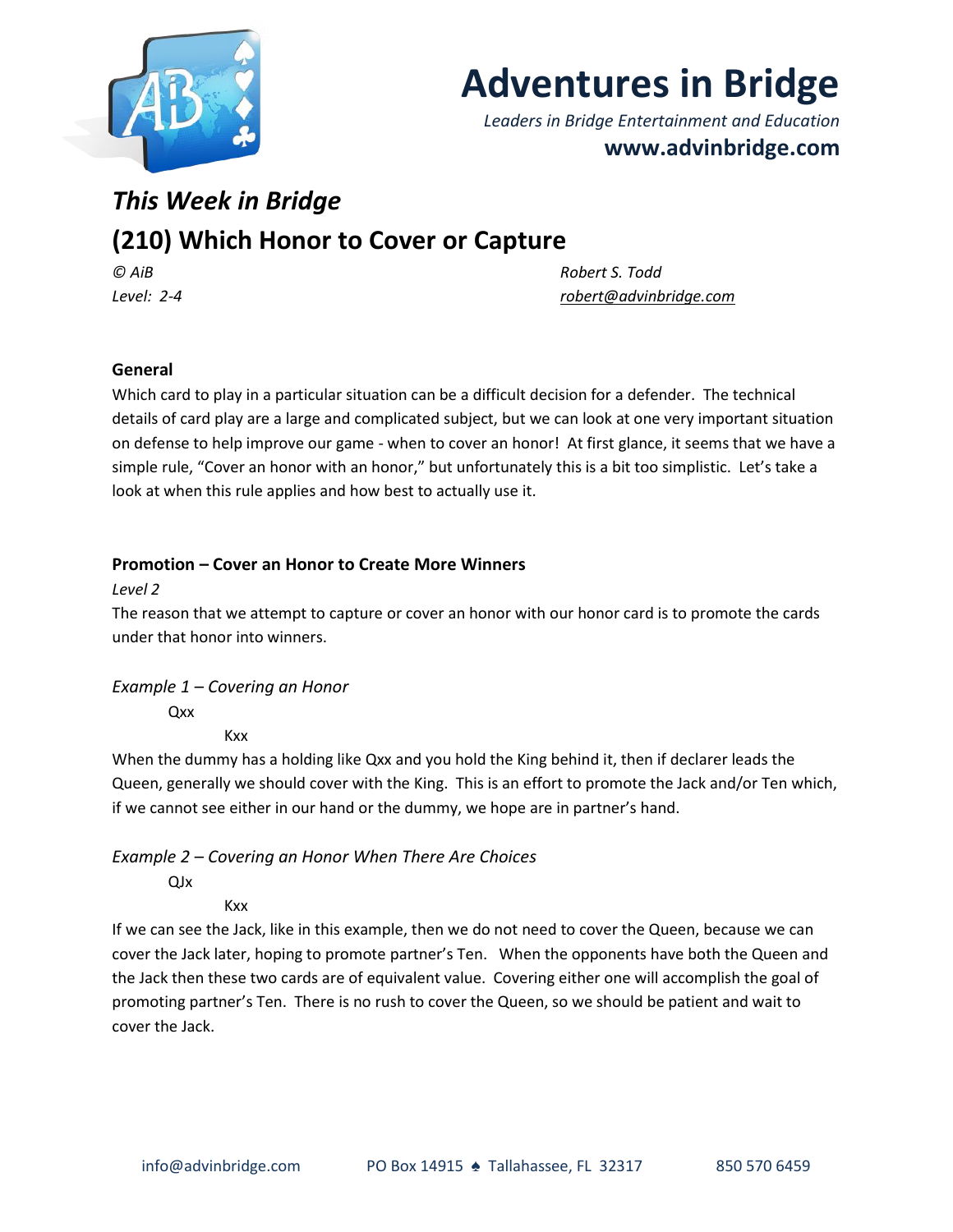

#### *Example 3 – Not Covering an Honor Too Soon*

QJT

#### **Kxxx**

A reason not to cover an honor is that the Declarer may have the singleton Ace and may be trying to convince us to play the King. Another reason not to cover immediately is that partner may have the singleton Ace, and if we play the King now it will crash under partner's Ace.

Yet another reason not to cover too soon is that this could be the entire position:

|      | QJT |      |
|------|-----|------|
| xxxx |     | Kxxx |
|      | Ax  |      |

Covering any of the honors gives the declarer 3 tricks, where not covering limits the declarer to 2 tricks. Remember the goal of covering an honor is to promote our side's spot cards, but when we can see that the opponents have all the good spot cards then it is best not to cover an honor.

#### *Example 4 – Promoting Our Ten*

Another position when covering is complicated is when dummy has the 9 and we want declarer to have to guess how not to lose a trick to the Ten.

|      | QJ9 |     |  |
|------|-----|-----|--|
| Xxxx |     | KTx |  |
|      | Axx |     |  |

In this example, we can cover either the Queen or the Jack to promote our Ten.

#### *Example 5 – Hoping to Promote Our Ten*

If we have only King-Ten doubleton, then we need to cover the first round of the suit in a hope that we can score our Ten when declarer leads up to the J9 and takes the finesse.

QJ9 Xxxxx KT Axx

#### *Example 6 – Promoting Partner's Spot*

When we have King-doubleton (Kx) then we often must cover the first honor to ensure we get a chance to force the declarer to spend two honors on one trick and hopefully promote partner's spot cards.

QJx T9xxx Kx

Axx

Here we cover the Queen on the first round, so that partner can then use one of their 10 and 9 to push out the Jack and develop a winner. If we do not cover the Queen, it will win the trick, and the Declarer could then play the Ace, dropping our King, and win a trick with each of their three honors with no losers.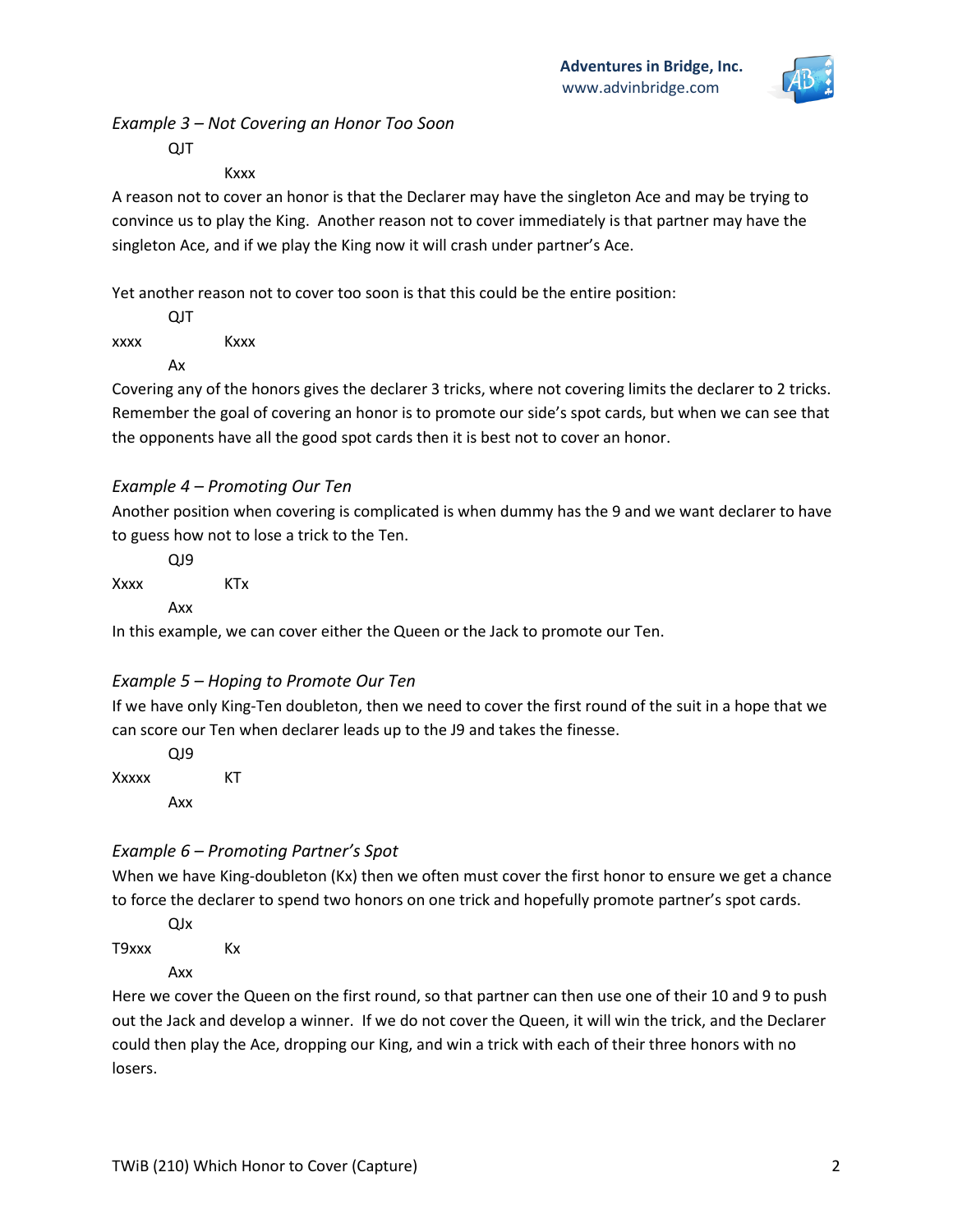

#### **Covering an Honor – Creating a Problem for Declarer**

*Level 3*

There are a few classic situations where we may or may not cover the first honor to create a position that gives declarer a guess about the layout of the suit.

*Example 7 – To Cover or Not to Cover?*

Covering in this position is not at all clear!

QJ9x

Tx Kxx

Axxx

Here if we cover the Queen, then when declarer leads up towards J9x, partner's Ten will pop up and be easily covered. It is best not to cover so declarer must find the play of leading the Jack off the dummy and "pinning" the Ten to play the suit for no losers.

#### *Example 8 – Giving Declarer a Problem?*

Again, in this position, covering is not at all clear!

QJ9x Txx Kx

Axxx

The declarer cannot be so sure of the position, because we could be ducking from Kx or from Kxx. If we duck the Queen (on the first round) Declarer must guess the position and now decide whether to pin the Ten by leading the Jack, or drop our King by leading small from the dummy. Forcing declarer to guess is important because it gives them an opportunity to make a mistake.

#### **Cutting Communication – Win the Proper Honor**

#### *Level 2*

Of course, there are reasons other than promotion to win or not win a particular trick – to not "cover an honor with an honor" immediately. One of the most common, especially when defending a NT contract, is that we are trying to cut communication between the declarer's hand and dummy. We may accomplish this by holding up until we are exhausted in cards this suit or by holding up until we can make use of a count signal from partner and know when declarer has run out of this suit.

*Example 9 – Holding Up as Long as Possible* When to win our Ace? KQJxx

Axx

Here we can hold up until the third round of the suit to win our Ace, hoping to cut communication to the hand with the long suit.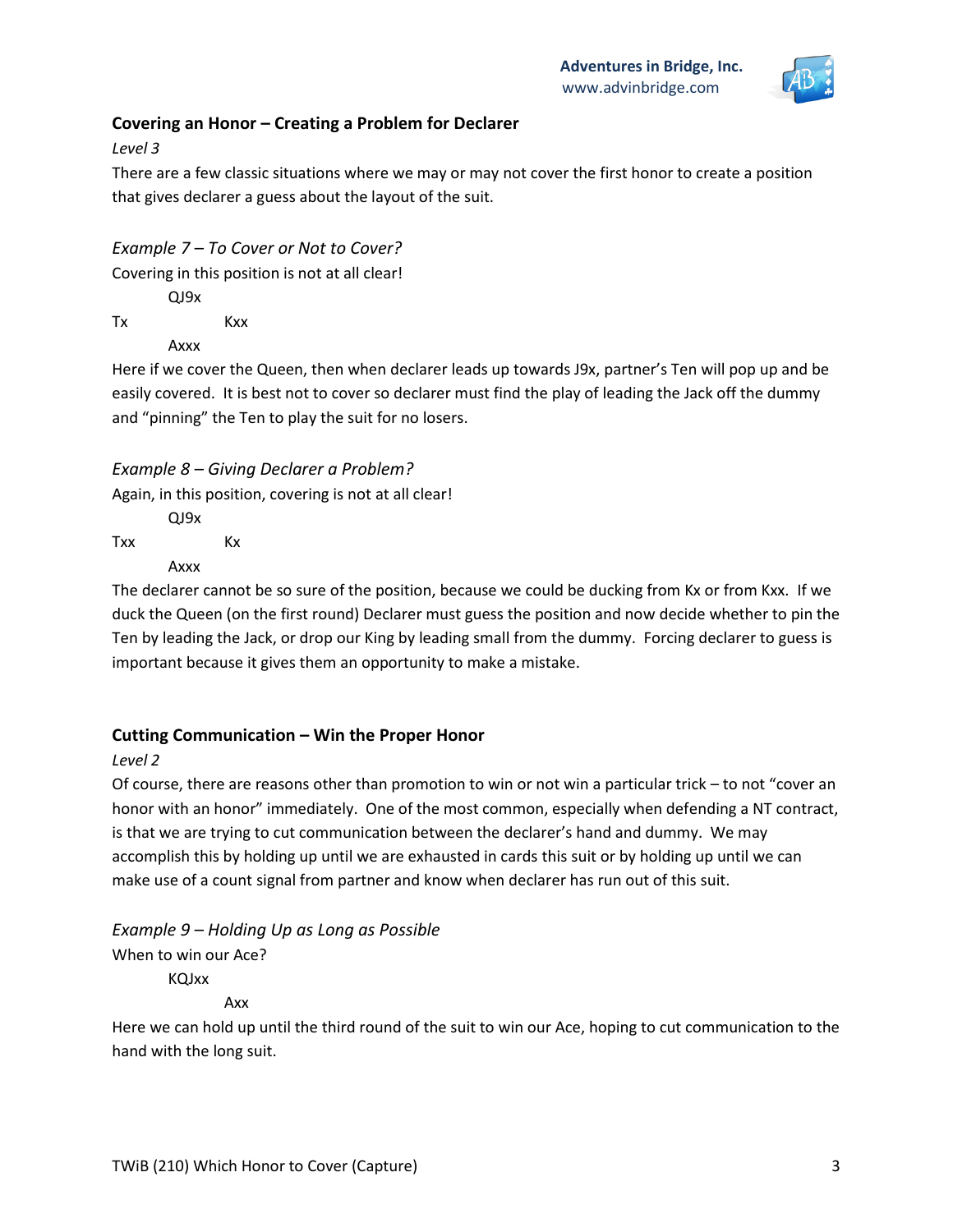

#### *Example 10 – Getting Help from Partner*

Holding up until we are forced to play our Ace is effective at stopping declarer from running this suit, but it may allow declarer to win more tricks than they are entitled to.

- KQJ109 872 A65
	- 43

When the King is led from the dummy, we duck the first round of the suit and get a count signal from partner, partner playing the 2 if we play standard carding. This lets us know that partner started with three cards in the suit and so declarer had only two cards. We now know it is best to win the second round of the suit, cutting communication to the long suit and holding declarer to only one winner in this suit.

#### *Example 11 – Preventing an Entry*

Another reason to duck an honor is to prevent declarer from entering the other hand (the dummy in this example). Look at this example in a ♥ contract.



South, declarer, leads the ♦K from hand. If we win this, then declarer will be able to get to dummy with the ♦Q and then be able to finesse our ♣K. If we duck the ♦K, we can keep declarer off dummy and win a ♦ trick and our ♣K.